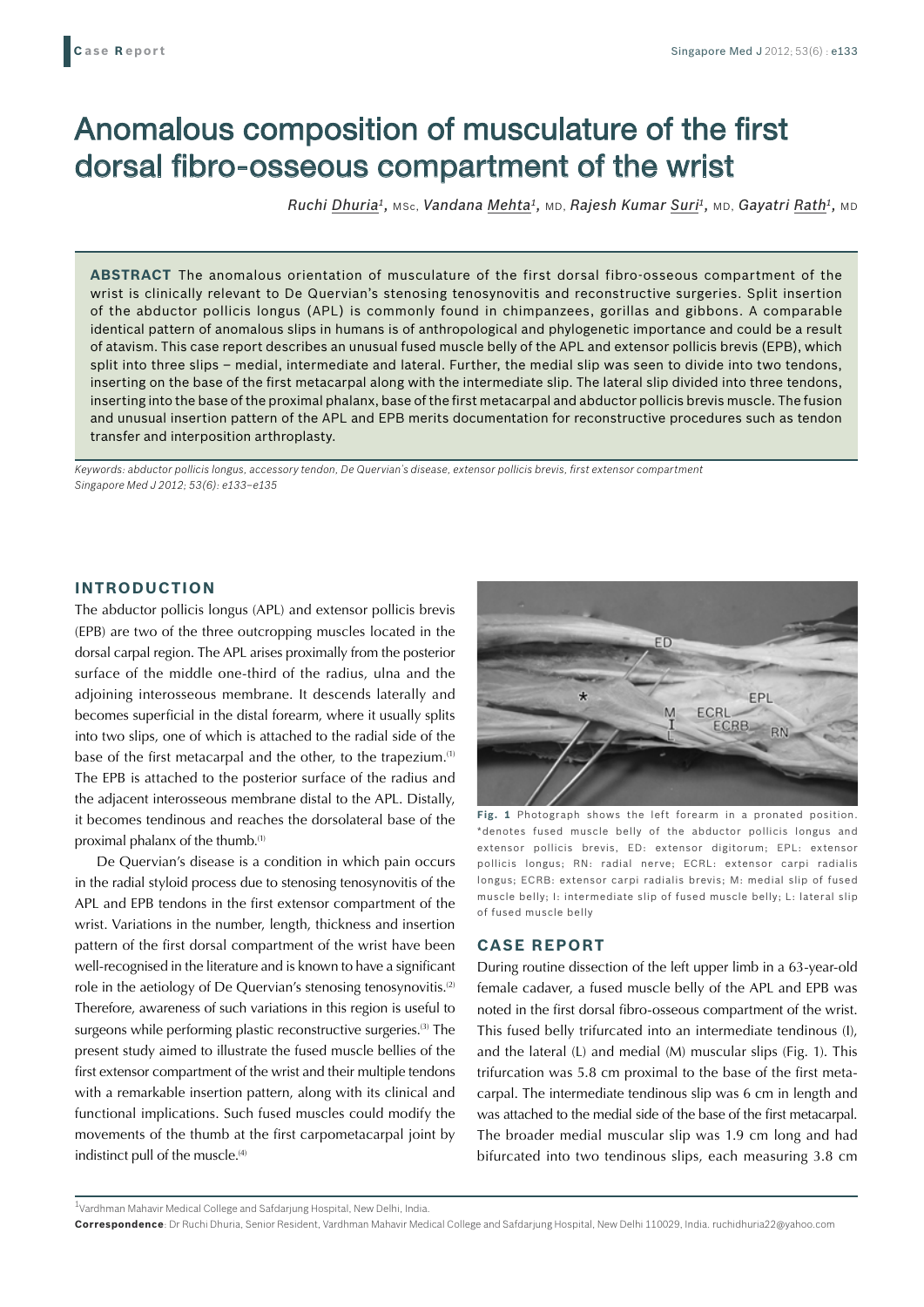

**Fig. 2** Photograph shows the left forearm in a mid-prone position. \*denotes fused muscle belly of the abductor pollicis longus and extensor pollicis brevis, ED: extensor digitorum; BR: brachioradialis muscle; RN: radial nerve; ECRL: extensor carpi radialis longus; ECRB: extensor carpi radialis brevis; M: medial slip of fused muscle belly; M1: first tendon of medial slip; M2: second tendon of medial slip; I: intermediate slip of fused muscle belly; L: lateral slip of fused muscle belly; L1: first tendon of lateral slip; L2: second tendon of lateral slip; L3: third tendon of lateral slip; APB: abductor pollicis brevis muscle



**Fig. 3** Photograph shows the left forearm in a supinated position. \*denotes fused muscle belly of the abductor pollicis longus and extensor pollicis brevis, L: lateral slip of fused muscle belly; L1: medial tendon of lateral slip inserting in the base of proximal phalanx; L2: middle tendon of lateral slip inserting in the base of first metacarpal; L3: lateral tendon of lateral slip emerging with abductor pollicis brevis; APB: abductor pollicis brevis muscle; RN: radial nerve; ECRL: extensor carpi radialis longus; BR: brachioradialis muscle

in length. Both these tendons, similar to the intermediate slip, gained attachment to the medial side of the base of the first metacarpal (Fig. 2). The lateral muscular slip was observed to split into three tendons. Among them, the lateral tendon (L3) measured 5.2 cm in length and merged with the abductor pollicis brevis (APB) muscle. The middle tendon (L2), measuring 4.5 cm in length, was attached to the lateral aspect of the base of the first metacarpal. The medial tendon (L1) was the longest and measured 8.8 cm in length. It inserted into the dorsal digital expansion of the proximal phalanx of the thumb (Fig. 3). The innervation to this fused muscle belly of the APL and EPB was, as usual, from the posterior interosseous nerve. The rest of the musculature in the region of the wrist and hand did not display any anomalous attachment, and no neurovascular variation was observed. The contralateral-sided APL and EPB of the forearm were found to be normal.

## **DISCUSSION**

Various reports elucidating multiple insertion slips of the APL,

Singapore Med J 2012; 53(6) : e134

representing a type of atavism, have been documented in the literature. The APL has been seen to divide into three,<sup>(2)</sup> four,<sup>(5)</sup> five<sup>(6)</sup> and seven slips of insertion.<sup>(7)</sup> A rare case of nine slips has also been described in the literature.<sup>(8)</sup> Such supernumerary slips of the APL are of immense clinical relevance. Being an important muscle of dexterity, thorough knowledge of its muscular variations is important in reconstructive surgeries.<sup>(9)</sup> Accessory slips of the APL may be utilised for tendon transfer, tendon translocation and interposition arthroplasty. Prior knowledge of these accessory slips may prove useful while performing such procedures.(10) Additional tendinous slips of the APL may serve as a substitute for the extensor pollicis longus (EPL) and may also be used in the reconstruction of the first dorsal interosseous muscle.(11) A previous study has reported double or more tendons of the APL in 94% of cases and double tendons of the EPB in 3% of cases.<sup>(12)</sup>

Such multiple slips represent a type of atavism, and are generally described in primates such as chimpanzees, gorillas and gibbons. These anomalous slips in humans are of anthropological